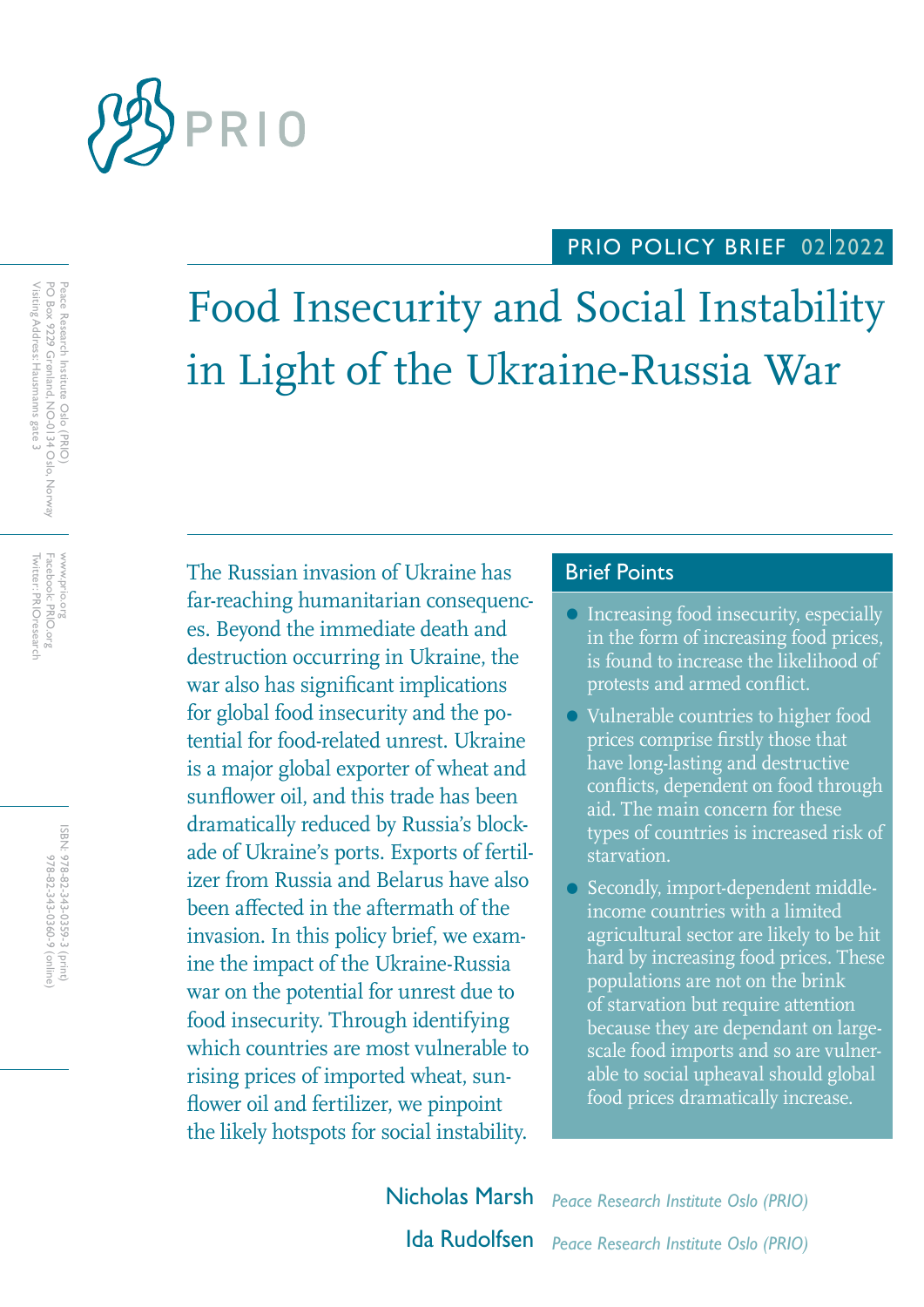#### **Introduction**

When Russia invaded Ukraine in February 2022, world food prices were already at very high levels due to poor harvests, increasing demand and pandemic-related supply chain issues. Ukraine is a significant exporter of wheat and vegetable oil, and the war has prevented that trade as sea ports have been blockaded by Russia, impacting global food security. The Food and Agriculture Organization of the United Nations (FAO) has warned that global food prices will increase dramatically in 2022, and the FAO Food Price Index in April 2022 was almost 30 percent higher than in April 2021. The World Bank has forecasted that the price of wheat is to increase by more than 40 percent in 2022, and the war is a significant contributor. Food supply problems have been exacerbated by high prices for fertilizer, something which increases the costs of production, or leads to lower yields if farmers cannot afford to use it. Increasing food prices have the potential to lead to food insecurity, a condition in which people lack the physical, social and economic access to sufficient, safe and nutritious food that meets their dietary needs and food preferences for an active and healthy life. Food insecurity can lead to social unrest such as protests, strikes and demonstrations, especially if food insecurity is combined with other grievances. While such actions are not a problem in themselves, such unrest has the potential to escalate, especially if protests are ruthlessly repressed, or anger over food prices is combined with pre-existing conflicts.

This brief explains what is understood about the relationship between food insecurity and unrest. It then highlights countries that may experience unrest, based upon an assessment of food import dependency, population and average incomes.

#### **What Do We Know?**

First, while unrest can be triggered by sharp increases in consumer prices, the literature on food insecurity and conflict points to deeper political and socioeconomic issues of a more fundamental nature as underlying causes of unrest, where the increasing food prices function as a trigger for mobilization. Thus, food-related unrest is seldom about food prices alone and tends to be connected to low economic development, unemployment and corruption. Research on food insecurity and conflict points to the importance of increased grievances in the population

when food prices become increasingly unaffordable, both due to the fundamental nature of food and the increasing share of income spent on acquiring food at the cost of other expenditures.

Second, elite capture of resources, food hoarding by merchants in times of crisis, lack of redistribution and social security nets, and situations where some groups benefit disproportionately from higher food prices have previously shown to be potent drivers for food-related unrest. These aspects are linked to group inequality, which can be a contributing factor when increasing food prices exacerbate already existing differences between social groups.

Finally, the level of unrest related to food insecurity is dependent on countries' internal capacity and government institutions. The degree to which consumers are affected by higher international prices is determined by the state's capacity to shield its citizens from price shocks and food shortages through more expansive food policies. Thus, the state's ability or willingness to provide relief to the population is an important moderating factor between food insecurity and social unrest. Also, the type of regime affects whether the population has the opportunity to engage in collective action such as protests. Partially democratic states tend to be more prone to unrest during food price spikes than more authoritarian regimes, as autocracies often repress public protests or demonstrations. Higher international food prices can be an early warning for governments to increase barriers to and repress collective action. Food-related unrest tends to cluster in areas where communities are able to organize politically and engage in collective action, often the urban middle class.

However, while rising cost of food stuffs is likely to cause hardship and pressure on household budgets, increasing food prices do not necessarily lead to higher food insecurity. Consumers may have alternative coping mechanisms, and rural producers may benefit from selling their wares at higher prices. Also, farmers can engage in subsistence farming that is less affected by market fluctuations, while urban residents tend to be dependent on the market for food through purchase. Nonetheless, an increasing number of rural residents net consumers and are therefore likely to be impacted by increasing food prices as well.

#### **Where Are the Likely Hotspots for Social Instability?**

There are two groups of countries that are most vulnerable to food insecurity.<sup>1</sup> The first type of vulnerable countries comprises those that have long-lasting and destructive conflicts and are dependent on food through aid distribution. These are least developed countries (LDCs), which are significantly vulnerable to drought and other extreme weather events due to a limited, rain-fed agricultural sector, weak storage capacity, and the lack of weather early warning systems. Countries such as Ethiopia, Somalia, Nigeria, South Sudan and Yemen are particularly vulnerable, where part of the population either experiences or is projected to experience starvation. Drought also affects food production in North Africa, which will likely impact food security in conflict-affected regions in the Sahel and in Libya. In these countries, there is an extreme level of food insecurity with long-lasting conflicts as a backdrop. The main concern for this type of country is increased risk of severe



*Countries listed left to right in order of vulnerability to unrest, where Yemen is the most vulnerable and Tanzania the least \**

Figure 1: Vulnerability to unrest based upon wheat import dependence, population and GDP per capita, 2020. Conflict and regime type may exacerbate vulnerability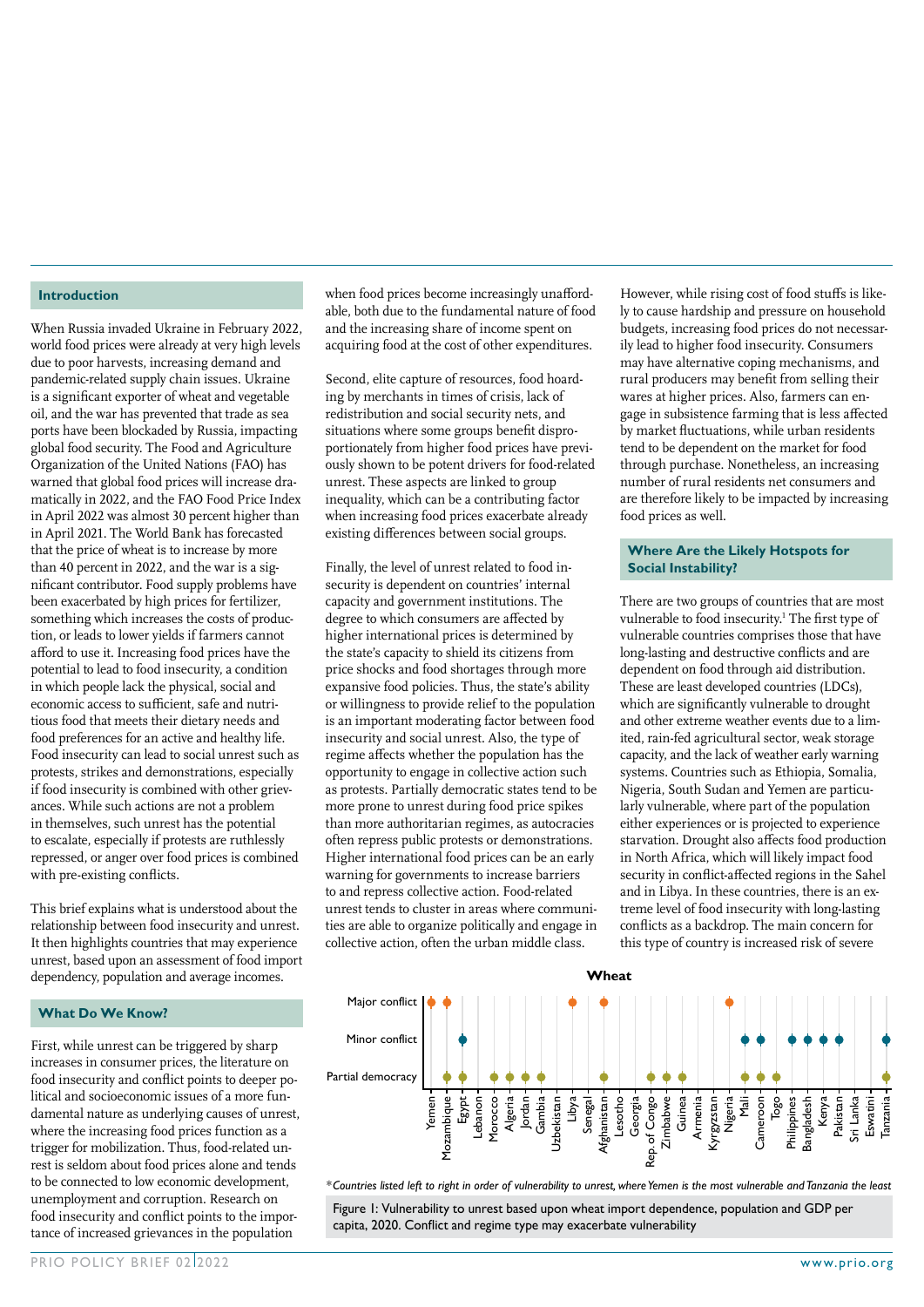

*\*Countries listed left to right in order of most to least vulnerability to unrest*

*\*Countries listed left to right in order of most to least vulnerability to unrest*

Figure 2: Vulnerability to unrest based upon sunflower oil (A) and fertilizer (B) import dependence, population and GDP per capita, 2020. Conflict and regime type may exacerbate vulnerability

and widespread malnutrition and starvation. This is because there is not a monotonic relationship between food insecurity and unrest, where those most hungry are most likely to engage in contentious actions. The very poor and food insecure often lack the means to engage in unrest, but rather focus time and energy on securing the next meal. For example, in Afghanistan, in light of the long-lasting armed conflict, drought, and increasing fuel and food prices, almost half of the population are facing acute hunger. High prices for imported wheat put pressure on Afghanistan's food supply, and access to seeds and fertilizers are strained. Before the invasion, Yemen imported around 40 percent of its wheat from Russia and Ukraine. While Yemen may be able to find other souces of wheat, record global prices since the Russian invasion and Yemen's dependence on imports mean that the war in Ukraine is likely to impact the ongoing humanitarian crisis in Yemen.

The second type is comprised of import-dependent middle-income countries with a limited agricultural sector. These countries are not on the brink of starvation but require attention because they are vulnerable to fluctuations on the international market and are likely to experience social upheaval due to consumers' incomes being eroded by increasing food prices. Countries frequently mentioned in this regard are Tunisia, Egypt, Kazakhstan, India, Turkey and South Africa, amongst others. While demonstrations over food access do not constitute a problem in and of themselves, such mobilization and collective action in response to increasing food prices may be ruthlessly repressed, exploited by more violent or armed groups, or escalate into armed conflict. Many states subsidize staples in an effort to curtail unrest, especially in North Africa and the Middle East. Middle-income countries

are more likely to experience food-related unrest because they have previously been able to offer food subsidies or safety nets for their population to keep costs of basic goods low. But, with strained economies due to the COVID 19-pandemic and higher energy costs, it is increasingly challenging to keep prices low and social spending high. For example, Argentina has already experienced widespread demonstrations due to higher food prices and inflation. Also Iran has experienced unrest after the government cut food import subsidies, leading to sharp price increases in some staple commodities. Some import-dependent countries are able to cope with higher food prices. For example, oil-producing countries such as Saudi Arabia and the United Arab Emirates can use incomes from energy prices to offset rising food prices.

We also see a new tendency in that unrest is initiated by both consumers and producers. Historically, it has been consumers who protest when food prices go up, and farmers who protest when they do not get expected revenue for their produce. Now, however, we see both groups protesting. Consumers protest over increasing food and fuel prices, whereas farmers protest over higher fertilizer prices. For example, Prime Minister Rajapaksa resigned in Sri Lanka on 9 May 2022 after widespread anti-government strikes and protests over a growing economic crisis and economic mismanagement. Also, we see farmers engage in various forms of unrest over expensive fertilizers, fearing loss of income in the future due to failed crops. For example, rising fertilizer prices led to the declaration in Peru of a state of emergency in the agricultural sector. Like so many other countries, Peru was already struggling with high inflation and the impacts of the pandemic when rising fuel and food prices triggered widespread unrest.

#### **Most Vulnerable Countries to Social Instability from High Import Prices**

We provide an indicative list of those states which are likely to be at greatest risk of social unrest caused by an increase in prices for wheat, sunflower oil and fertilizer.<sup>2</sup>

In 2022, Ukraine was responsible for 39 percent of global exports of seed oils (almost all of which was sunflower seed) and 9 per cent of exports of wheat. Export of both products has been dramatically reduced by the Russian capture and blockade of Ukrainian sea ports. Prices for both had been rising since mid-2020 and there was a further dramatic rise following the invasion. In 2020, Russia was the world's largest exporter of fertilizer, with Belarus the second largest, and collectively they accounted for 17 per cent of global exports. Fertilizer prices rose during 2021, and again during the first four months of 2022. Part of the latter rise has been blamed on supply disruptions caused by sanctions implemented after the invasion of Ukraine. Other reasons for rising fertilizer prices are increasing costs of natural gas and other inputs used to make fertilizer and export restrictions imposed by China.

In general, there are three means by which citizens may notice the effects of rising prices for imported wheat and sunflower oil. Firstly, they may pay more directly for flour or bread, or for sunflower oil used in cooking. High prices of imported products are likely to also lead to higher prices for domestically made products. Secondly, high prices for imported wheat and sunflower oil may result in people substituting for other foods, such as rice or soya oil. Prices for the substitute foods will also rise so long as the increased demand for products such as rice does not occur along with increased supply. In the